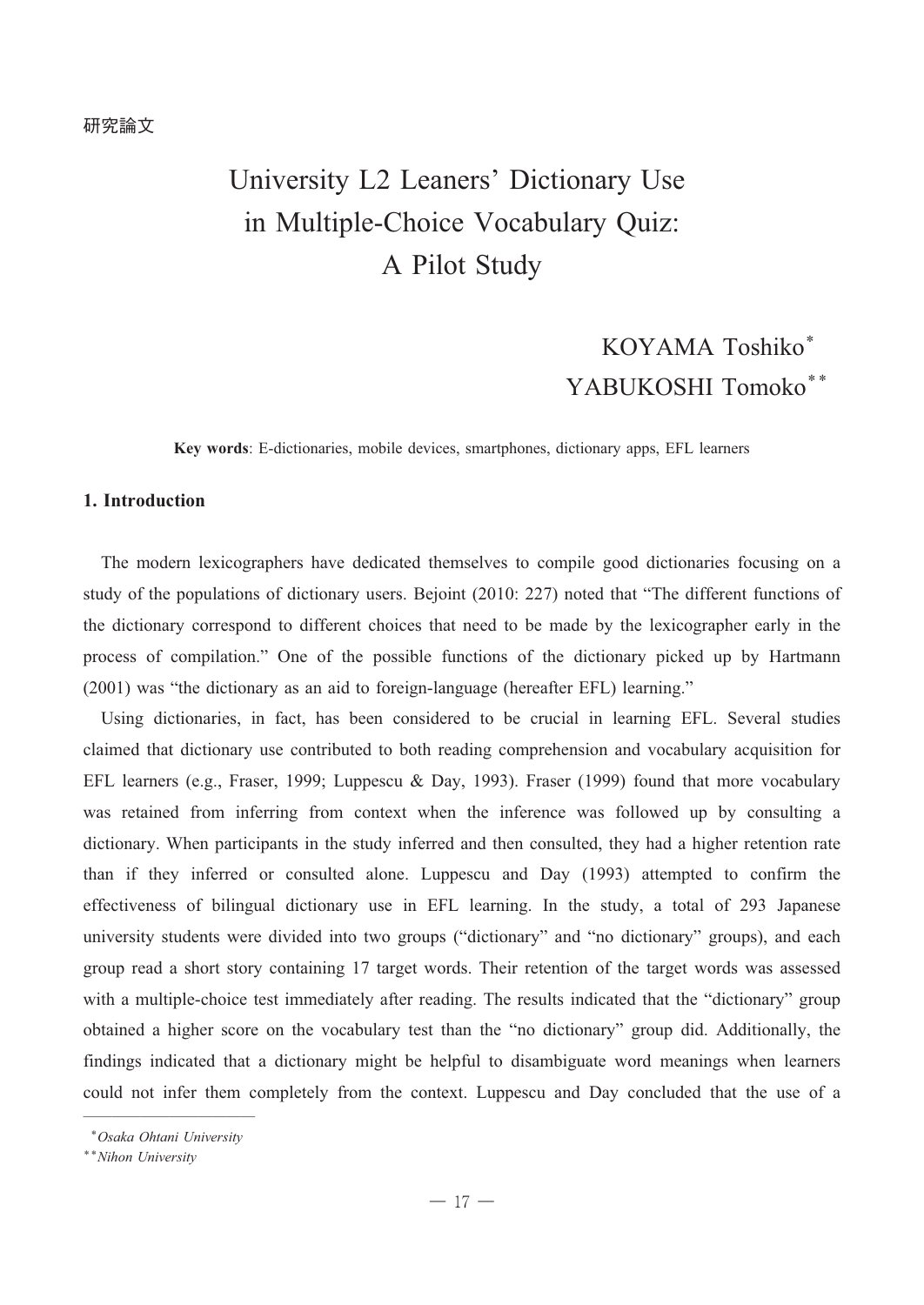bilingual dictionary while reading could facilitate EFL learners' vocabulary learning, and seemed to help EFL learners who could not infer word meanings from the context with comprehending texts.

Since the end of the  $20<sup>th</sup>$  century, as the modern technology continues to advance at a breathless pace, dictionaries have been transformed dramatically; "Modern dictionaries . . . are in this and other respects widely affected by the digital revolution (Mugglestone, 2011: 116)." While digital types of dictionaries such as those on CD-ROM or the Web were widely used around the world, pocket electronic dictionaries (hereafter E-dictionaries) has had the overwhelming support of college and high school students especially in East Asian countries (Koyama, 2015). In the 2000s, a few studies were conducted to focus on a decisive difference in its interface between printed and E-dictionaries (e.g., Koyama & Takeuchi, 2004, 2005, 2007; Bower & McMillan, 2007, Kobayashi, 2008). Studies by Koyama and Takeuchi showed that the use of E-dictionaries in EFL learning seemed to be a double edged sword. On the one hand, E-dictionaries enhanced learners' lookup frequency, lowering the "consultation trigger point" of EFL learners (Aust *et. al.,* 1993: 70). On the other hand, this lookup frequency did not necessarily contribute to their outcomes.

As Collins (2016: 38) pointed out, however, "With a cursory glance around a current EFL class, the English teacher may be struck by the absence of dictionaries from students' desks, either paper-based or electronic," most college students do not use their E-dictionaries in EFL classes. In fact, in a survey by Koyama and Yamanishi (2016, 2017), many high school students reported using both their E dictionaries and their smartphones when reading and writing outside the classroom. This tendency is now sthengthened by the rapid increase in smartphone ownership.

Then, how do Japanese college students deal with an unfamiliar word they encounter while reading an English text or answering a quiz in class? Are they able to obtain necessary information about the target words or phrases from their mobile devices? Considering pedagogical implications for learning EFL in using dictionaries, this question could not be ignored.

#### **2. The study**

#### **2.1 Purposes**

The purposes of the present study were to investigate students' use of gadgets and apps to obtain necessary information when they encounter unknown words in EFL class, and to explore its relationship with English test scores. The following three research questions were addressed:

(1) What kind of devices and apps do Japanese college students use to look up unknown words when answering multiple-choice vocabulary quiz in their EFL class?

(2) Are there any differences in the number of lookups in terms of dictionary types?

 $-18-$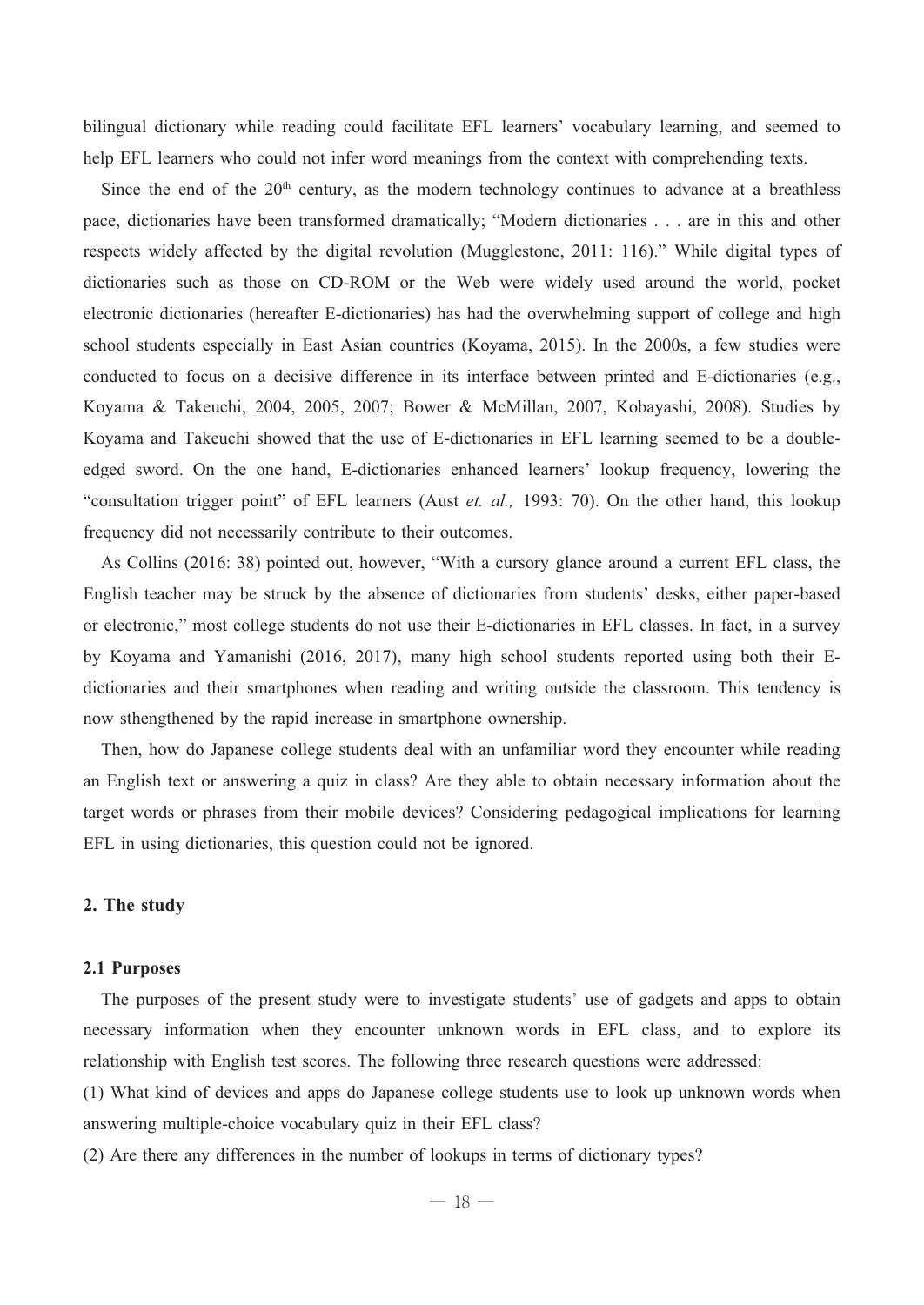(3) Are there any differences in learning outcomes and English proficiency levels in terms of dictionary types?

#### **2.2 Participants and methodology**

Participants in the study were 98 undergraduate students (18-19 years old) at two universities located in the Kansai region. Their majors were either education or health and sports. Based on the results of a 45-item pre-class cloze test, their English proficiency level ranged from false-beginners to intermediate ( $M = 18.08$ ,  $SD = 4.97$ ). A questionnaire given in advance revealed that they mainly used E-dictionaries when studying English in their high school days.

The experiment was conducted in an English reading and writing class as part of a compulsory subject. The multiple-choice vocabulary quiz used in the experiment consisted of 15 questions, which was selected from Part 5 of TOEIC<sup>®</sup> official workbook (See Appendix). It seemed to include several words deemed to be unknown or unfamiliar to the participants. The participants were instructed to answer the 15 questions and were allowed to use their mobile devices such as smartphone apps or E dictionaries to look up unknown words if necessary. They were also asked to identify the words looked up by circling them on the quiz sheet while performing the task. After the session ended, they reported on the devices, apps and/or dictionaries used. The entire session, including instruction, lasted approximately 40 minutes. No time constraints were imposed; therefore, they could work at their own pace.

#### **2.3 Dada analyses**

To answer the first research question, we analyzed students' responses to the question as to what mobile devices and dictionary apps they had used while engaging in the English vocabulary quiz. To answer the second research question, the participants were divided into three major dictionary groups, and the number of words circled by the students in each group was counted. Then, a one-way analysis of variance (ANOVA) was conducted to determine if there were significant differences in the number of lookups in terms of dictionary types. To answer the third research question, the three groups' learning outcomes were assessed by the vocabulary quiz and their English proficiency levels assessed by the cloze test. A one-way ANOVA was used to compare these English test scores in terms of dictionary types. Before running each one-way ANOVA, homogeneity of variances for the three groups was confirmed using Levene's test to ensure that our data met the statistical assumption. If significant differences were found by one-way ANOVA, a post-hoc test (Tukey HSD) was run to find out which group's mean was significantly different from each other. These statistical analyses were conducted using SPSS ver. 23.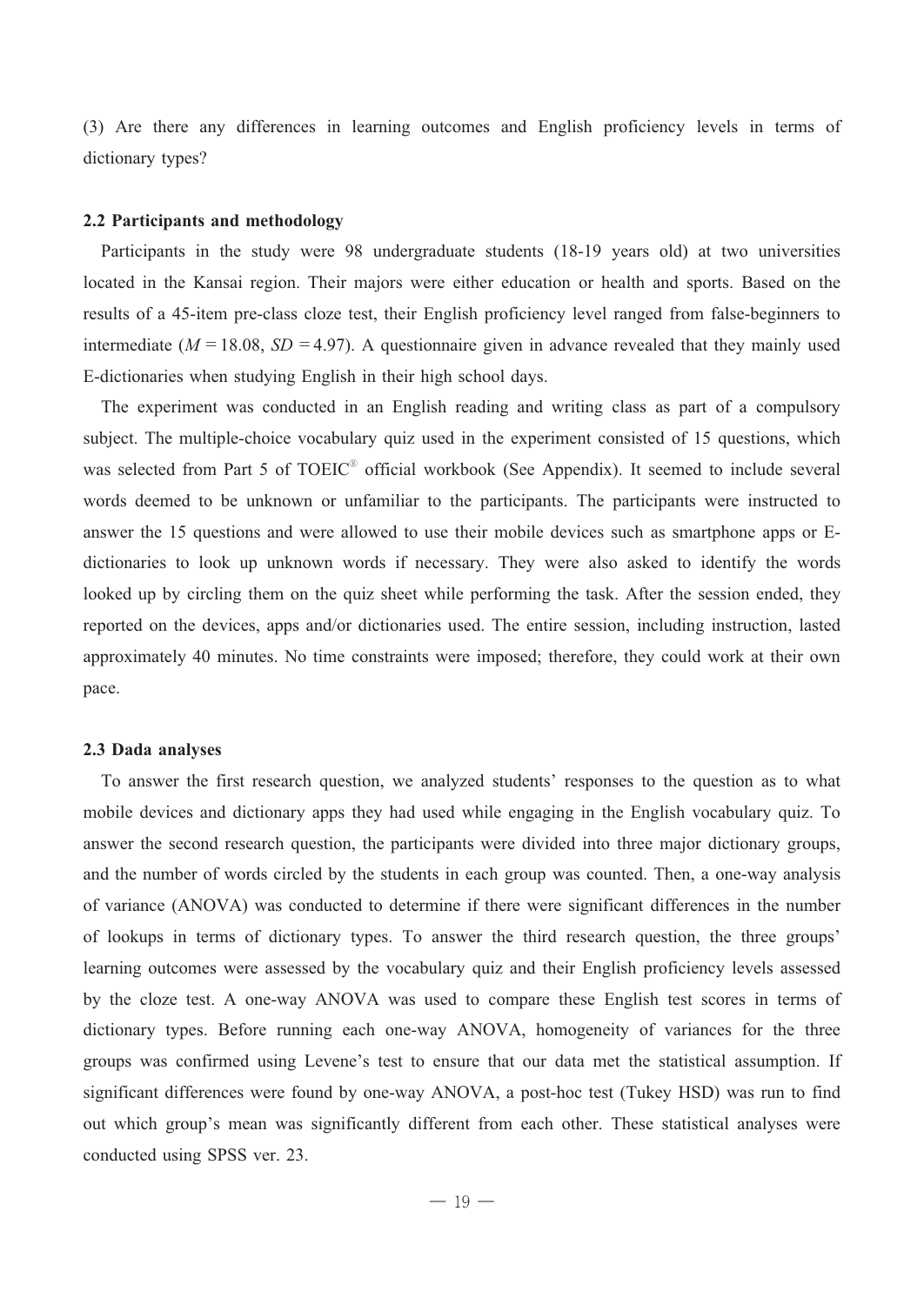### **3. Results**

#### **3.1 Devices and apps**

Table 1 shows the types of devices used by the participants. As shown in the table, 75.5% of the participants utilized smartphone dictionary apps and 18.4% used E-dictionaries. There were no tablet users in this study.

This study further examined which dictionary apps were installed and used in these mobile devices. The analysis showed that they used various smartphone dictionary apps, and particularly, Weblio and Google Translate were very popular (Table 2). Weblio is a free bilingual dictionary and encyclopedia offered by Weblio Corporation. It is one of the largest dictionaries available in Japan, including 79 Japanese-English and English-Japanese dictionaries with 5,020,000 English words and 4,510,000 Japanese words. This dictionary enables users to perform a cross search on such multiple dictionaries, providing word definitions, pronunciations, and examples<sup>1)</sup>. The second most popular dictionary app among the participants was Google Translate. It is a free translation service developed by Google, offering word-, phrase-, and sentence-translation as well as its pronunciation. Both Weblio and Google Translate offer a website interface and mobile apps for Android and iOS. Our participants accessed these services via their smartphones.

While many students (75.5% of our participants) utilized smartphone dictionary apps, some students (18.4%) seems to prefer E-dictionaries to smartphone dictionary apps (Table 1). As shown in Table 2, *Genius English-Japanese Dictionary* was commonly used by the E-dictionary users. This is one of the best-selling dictionaries among English learners in Japan. The next sections will focus on the top three dictionaries (i.e., Weblio, Google Translate, and E-dictionaries) and report on how these dictionaries were used by the participants.

| Devices                    | n               | $\%$ |
|----------------------------|-----------------|------|
| Smartphone dictionary apps | 74              | 75.5 |
| E-dictionaries             | 18 <sup>a</sup> | 18.4 |
| Unspecified                |                 | 1.0  |
| No dictionaries            |                 | 5.1  |
| Total                      | 98              | 100  |

**Table 1** *The Number and Percentage of Mobile Devices Used by the Participants*

aAmong eighteen E-dictionary users, four of them used both E-dictionaries and smartphone dictionary apps.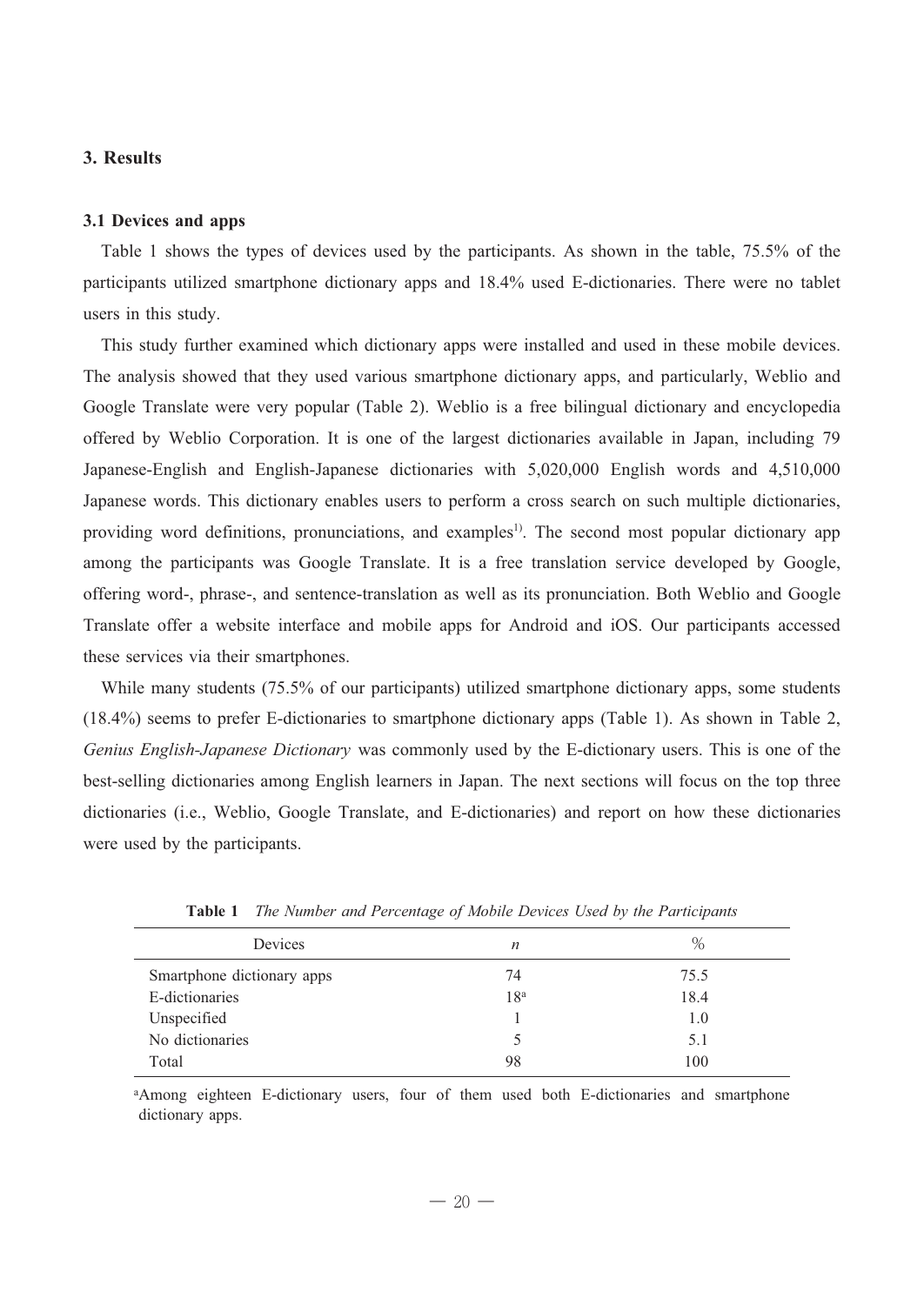| Devices        | Dictionary apps                    | $\boldsymbol{n}$ |
|----------------|------------------------------------|------------------|
| Smartphones    | Weblio                             | 34               |
|                | Google Translate                   | 31               |
|                | Google                             | 5                |
|                | <b>LINE</b>                        | 4                |
|                | Yahoo                              | 3                |
|                | ALC Eijirō                         | 3                |
|                | Others <sup>a</sup>                | 7                |
| E-dictionaries | Genius English-Japanese Dictionary | 15               |
|                | Others <sup>b</sup>                | 4                |

**Table 2** *The Number of Dictionary Apps Installed and Used in the Mobile Devices*

*Note.* Multiple answers were allowed.

a Others include a word navigation app, a translation app and so on.

bOthers include *English-Japanese Dictionary for the General Reader, O-LEX English-Japanese Dictionary,* a thesaurus, and an unknown dictionary.

#### **3.2 Look-up frequency**

The participants were divided into the three dictionary groups (Weblio, Google Translate, and Edictionaries) according to the types of dictionaries they used. Some E-dictionary users also reported using smartphone dictionary apps, but they were included in the E-dictionary group since their English teacher confirmed that their use of smartphone device was minimum, and that E-dictionaries were mainly used by these students. Students who reported using both Weblio and Google Translate were excluded from the data analysis.

This study found that the E-dictionary group looked up more words compared to the other two smartphone groups (Table 3). As shown in Table 4, the one-way ANOVA revealed that there were significant differences in the number of lookups among the three groups ( $F(2, 58) = 3.36$ ,  $p = .04$ ,  $\eta^2$ =.10). The post-hoc test (Tukey HSD) showed that the E-dictionary users consulted the dictionaries more frequently than the Google Translate group  $(p = .04, d = .74)$ . There was no significant difference in the look-up frequency between the E-dictionaries and Weblio groups ( $p = .16$ ,  $d = .60$ ).

|                  |    | The number of lookups |       |  |
|------------------|----|-----------------------|-------|--|
| Group            | n  | M                     | SD    |  |
| Weblio           | 27 | 22.00                 | 14.37 |  |
| Google Translate | 16 | 16.13                 | 22.49 |  |
| E-dictionaries   | 18 | 32.83                 | 22.52 |  |

**Table 3** *Means and Standard Deviations of the Number of Lookups by Three Dictionary Groups*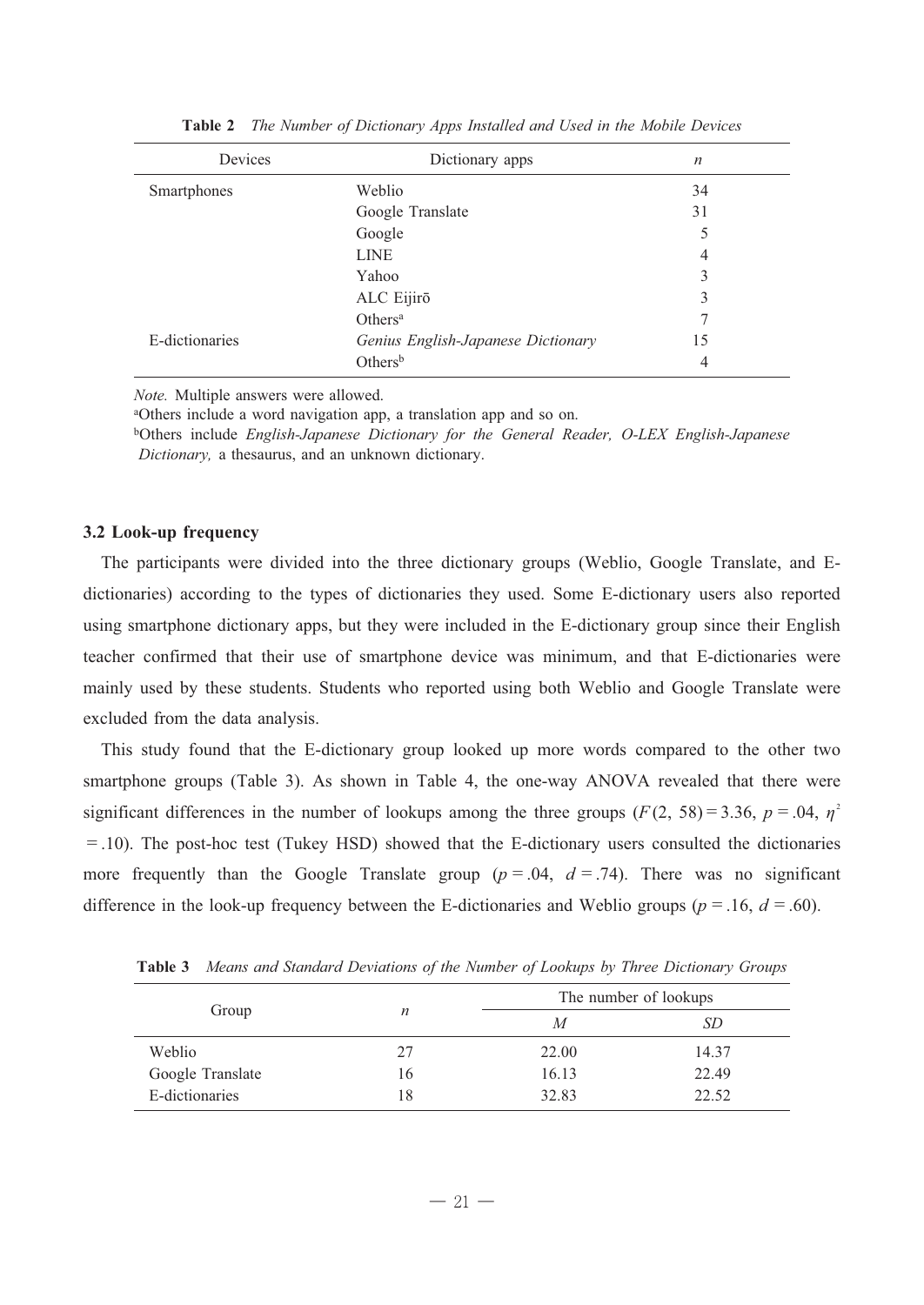| Source         | df | SS       | MS      |      |     |     |
|----------------|----|----------|---------|------|-----|-----|
| Between groups |    | 2497.52  | 1248.76 | 3.36 | .04 | .10 |
| Within groups  | 58 | 21574.25 | 371.97  |      |     |     |
| Total          | 60 | 24071.77 |         |      |     |     |

**Table 4** *One-Way Analysis of Variance of the Number of Lookups by Three Dictionary Groups*

#### **3.3 English test scores**

The relationships between learners' dictionary use and their English test scores were examined. More specifically, the three dictionary groups' learning outcomes measured by the word quiz and English proficiency levels assessed by the cloze test were scrutinized. Regarding the learning outcomes, the E-dictionary group gained a little bit higher scores on the word quiz than the other two smartphone groups (Table 5). However, as shown in Table 6, there were no significant differences in the test scores among the three groups (*F* (2, 58) = .21,  $p = .81$ ,  $\eta^2 = .01$ ). These results suggest that despite the frequent lookups by the electronic dictionary group (Tables 3 and 4), there were not considerable differences in the task performance among the three dictionary groups.

Group *n* Word quiz scores *M SD* Weblio Google Translate E-dictionaries 27 16 18 6.30 6.44 6.78 2.60 1.93 2.65

**Table 5** *Means and Standard Deviations of the Word Quiz Scores by Three Dictionary Groups*

*Note.* The maximum score is 15.

| Source         | df | SS     | MS   |     |     | $\eta$ |
|----------------|----|--------|------|-----|-----|--------|
| Between groups |    | 2.54   | 1.27 | .21 | .81 | .01    |
| Within groups  | 58 | 350.68 | 6.05 |     |     |        |
| Total          | 60 | 353.21 |      |     |     |        |

**Table 6** *One-Way Analysis of Variance of the Word Quiz Scores by Three Dictionary Groups*

As for the English proficiency levels, Google Translate group obtained higher scores on the cloze test than the other two groups (Table 7). However, as shown in Table 8, the one-way ANOVA did not confirm significant differences in the test scores among the three groups (*F* (2, 58) = 2.17,  $p = .12$ ,  $\eta^2$  $=$ .07). Based on these findings, it seems that there were no relationships between dictionary types and English proficiency levels. However, given the small sample size with  $\eta^2$  of .07 indicating a medium effect size (Mizumoto & Takeuchi 2008), there might have been the probability of a type II error (i.e.,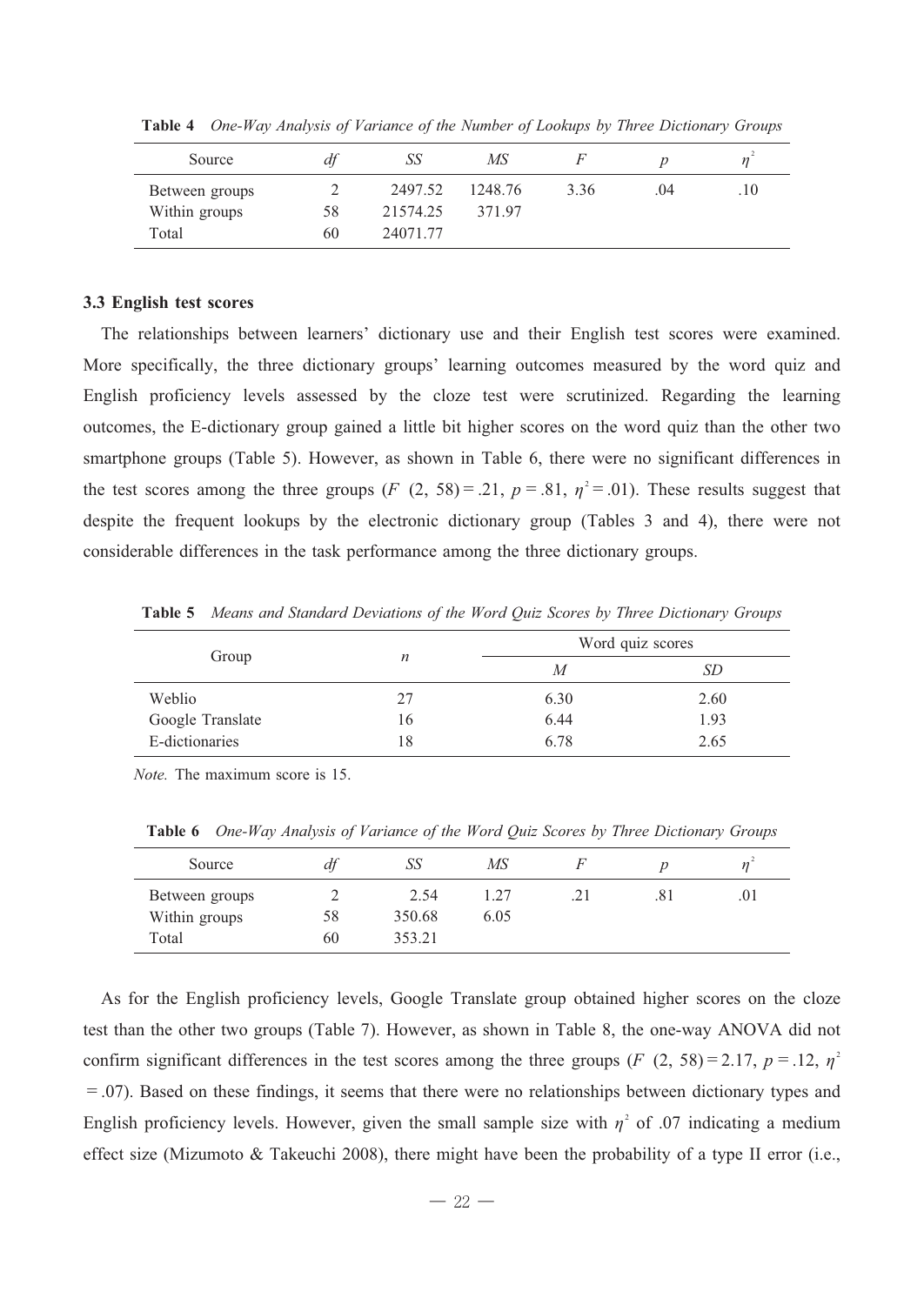concluding that there were no significant differences when there were differences). Therefore, the results obtained in this study should be interpreted with cautions, and replication studies with a larger sample size should be conducted to verity the relationships between dictionary use and L2 proficiency levels.

| Group            |    | Cloze test scores |      |
|------------------|----|-------------------|------|
|                  | n  | M                 | SD   |
| Weblio           | 27 | 17.44             | 5.24 |
| Google Translate | 16 | 20.25             | 3.22 |
| E-dictionaries   | 18 | 17.11             | 5.50 |

**Table 7** *Means and Standard Deviations of the Cloze Test Scores by Three Dictionary Groups*

*Note.* The maximum score is 45.

**Table 8** *One-Way Analysis of Variance of the Cloze Test Scores by Three Dictionary Groups*

| Source         | df | SS      | MS    |      |     |
|----------------|----|---------|-------|------|-----|
| Between groups |    | 103.15  | 51.57 | 2.17 | .07 |
| Within groups  | 58 | 1381.44 | 23.82 |      |     |
| Total          | 60 | 1484.59 |       |      |     |

#### **4. Discussion**

The first research question aimed to discover what devices and dictionary apps are used by Japanese college students in EFL class. This study showed that many students (75.5% of our participants) utilized free smartphone dictionary apps, such as Weblio and Google Translate, when they encountered unknown words. These findings may reflect the high penetration rate of smartphones in the society and the expansion of free access to these dictionary apps. On the other hand, some of the students (18.4% of our participants) chose E-dictionaries even though many of them possessed their own smartphones. This finding is in line with a previous study by Koyama (2016) suggests that some learners had a preference for E-dictionaries over smartphone apps because of the user interface design -such as the presence of a physical keyboard and function keys like usage examples or idioms.

The second research question inquired into the number of lookups in terms of dictionary types. The comparison of the look-up frequency across three dictionary groups (i.e., Weblio, Google Translate, and E-dictionaries) indicated that the E-dictionary group looked up more words than the other two smartphone groups, and the differences between the E-dictionary and Google Translate groups were ascertained statistically by the one-way ANOVA. These results supported the hypothesis (Koyama,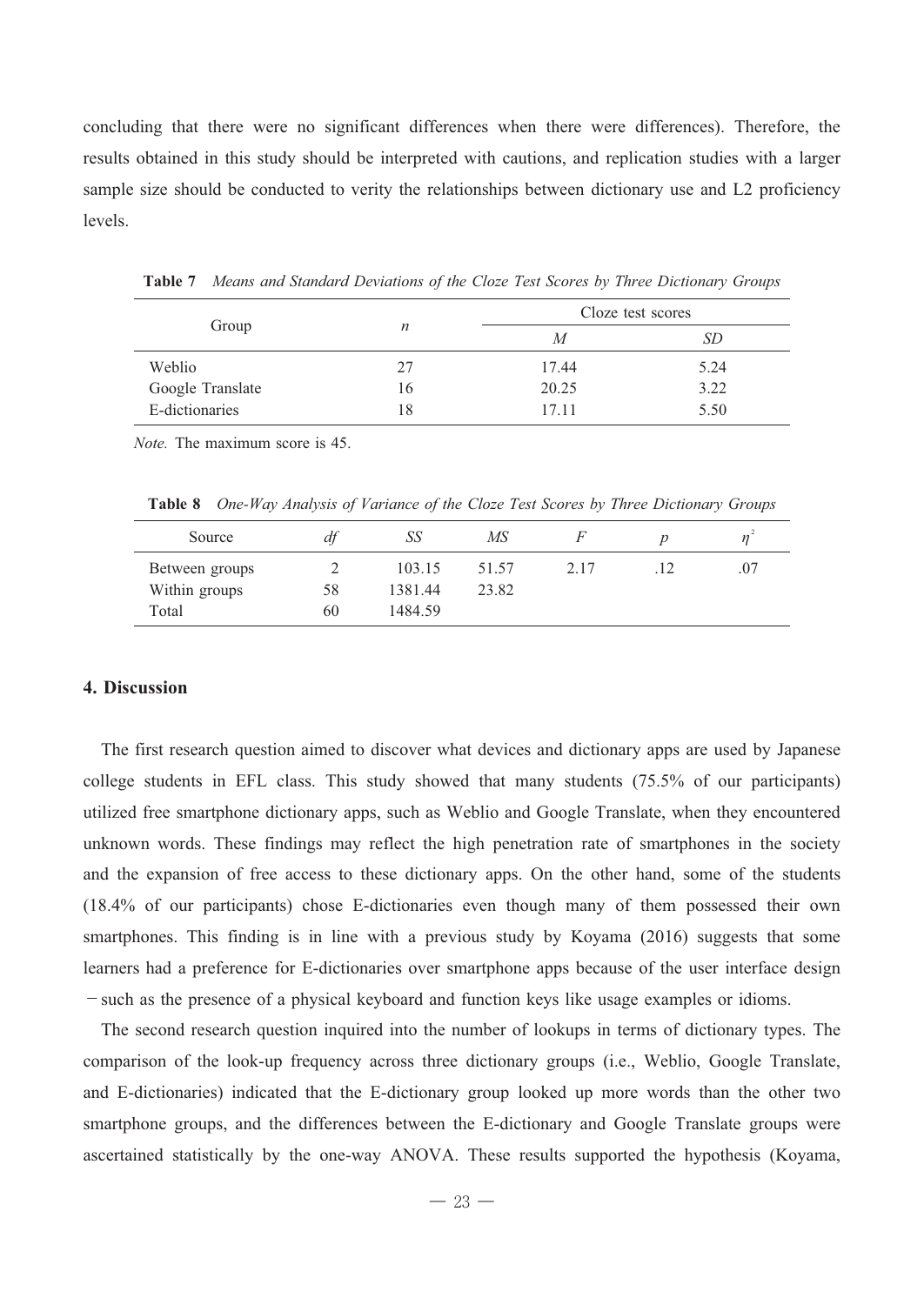2016) that the number of lookups in using E-dictionaries will be more than that of smartphone dictionary apps because of marked differences in its interface design of both devices (i.e., a data display and a physical keyboard). Although this hypothesis was not supported by Koyama (2016) using a non-parametric statistical test (*Wilcoxon signed-ranks test*) with a small sample size (*n*=15), the empirical evidence provided by the present study may suggest that there seems to be relationship between dictionary types and look-up frequency and that the interface design of each dictionary device may affect learners' look-up behavior in some way. Further investigations should be carried out to shed light on the influence of interface design on learners' lookup behavior.

The third research question concerned the relationships between dictionary use and English test scores. This study revealed that there were no significant differences in learning outcomes (as measured by the word quiz) or English proficiency levels (assessed by the cloze test) among the three dictionary groups. These findings suggest that although the electronic dictionary group showed higher look-up frequency as discussed above, there were no significant differences in English test scores in terms of dictionary types. In other words, the frequent lookups using E-dictionaries are not likely to ensure high scores on English tests. Based on these findings, we assume that there may be other factors affecting students' English test scores. These factors may include learners' references skills, or strategies for dictionary use. Koyama and Takeuchi (2009) suggested that good language learners employed several strategies such as guessing meaning from the context before actual lookups, associating dictionary information with their background knowledge, and checking usage examples of the target words, to obtain necessary information when they consulted E-dictionaries. Another possible factor influencing the learning outcomes could be students' English proficiency levels. Although the present study did not confirm the significant difference in English proficiency levels among the three dictionary groups, there might have been a risk of type II error considering the small sample size and the medium effect size (Tables 7 and 8). In the future, replication studies with a large sample size should be conducted to verify the relationships among dictionary use, English proficiency, and learning outcomes.

#### **5. Conclusion**

This study is preliminary in nature, investigating Japanese college students' use of gadgets when they encounter unknown words and exploring its relationship with English test scores. The summary of the findings follows:

(1) Many students (75.5% of our participants) utilized smartphone dictionary apps, such as Weblio and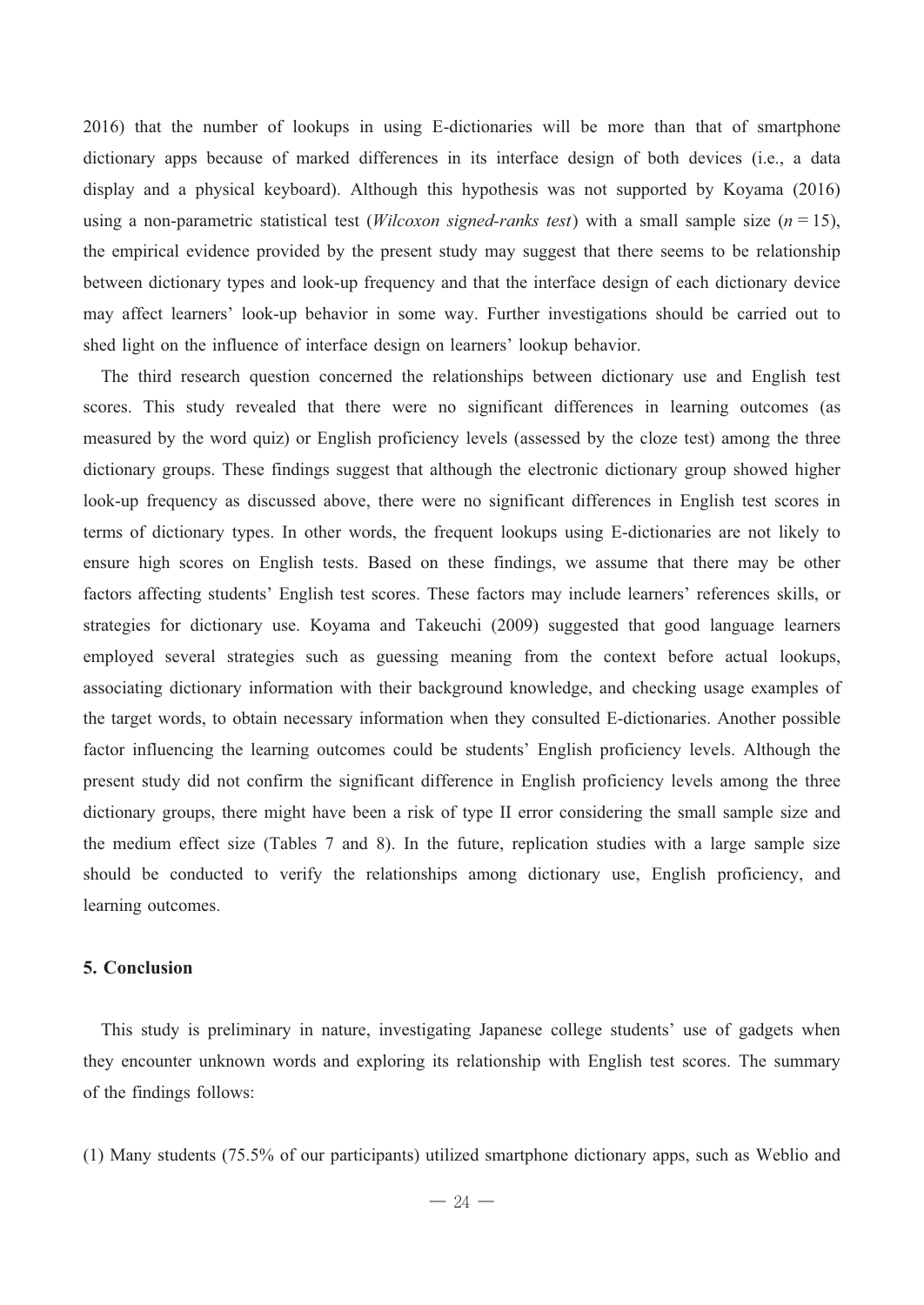Google Translate, while some students (18.4%) showed a preference for E-dictionaries to obtain necessary information in EFL class

- $(2)$  E-dictionary users looked up more words than the users of smartphone dictionary apps; and
- (3) There were no statistically significant differences in English test scores in terms of dictionary types.

Lastly, potential limitations and future directions of this study are discussed. One limitation is the relatively small number of participants included in each of the three dictionary groups (i.e., Weblio, Google Translate, and E-dictionaries). In this connection, it bears noting that the medium effect size was estimated for the results pertaining to the three groups' English proficiency levels, that were not statistically significant (Table 8). Given the small sample size and the medium effect size, this pilot study suggests no decisive results of the links between dictionary use and English test scores. Replication studies are needed to elucidate the links with a larger sample size. Another limitation is the lack of data concerning look-up behavior. Focusing on the major three dictionaries used by the participants, this pilot study examined only the number of lookups according to the dictionary types. As discussed in the above section, there may be other factors (i.e., learners' reference skills and dictionary strategy use) affecting their English test scores. Further investigations should be carried out into how learners utilize dictionaries, particularly smartphone dictionary apps since the effective use of these gadgets has yet to be explored despite its widespread use among EFL learners. After a wealth of knowledge is accumulated on the use of smartphone dictionary apps, we can finally move to the next phase, dictionary skills and strategy training, to help students spontaneously consult dictionaries, and hopefully, lead them to become autonomous EFL learners in the future.

#### **Acknowledgements**

This paper is partially supported by the Grant-in-Aid for Scientific Research (C) No. 19 K 00777, awarded to the authors of this article in the fiscal years from 2019 to 2021. The authors would like to thank Arnold F. Arao for his advice on the earlier version of the manuscript.

#### **Notes**

\*This is a revised version of the papers presented at the LET 58th (2018) Annual Conference in Osaka, Japan and the GLoCALL 2018 in Suzhou, China.

1) See https://help.weblio.jp/ejje/endictionary/e\_info/e\_i\_dictionary/h0115 for more information about Weblio.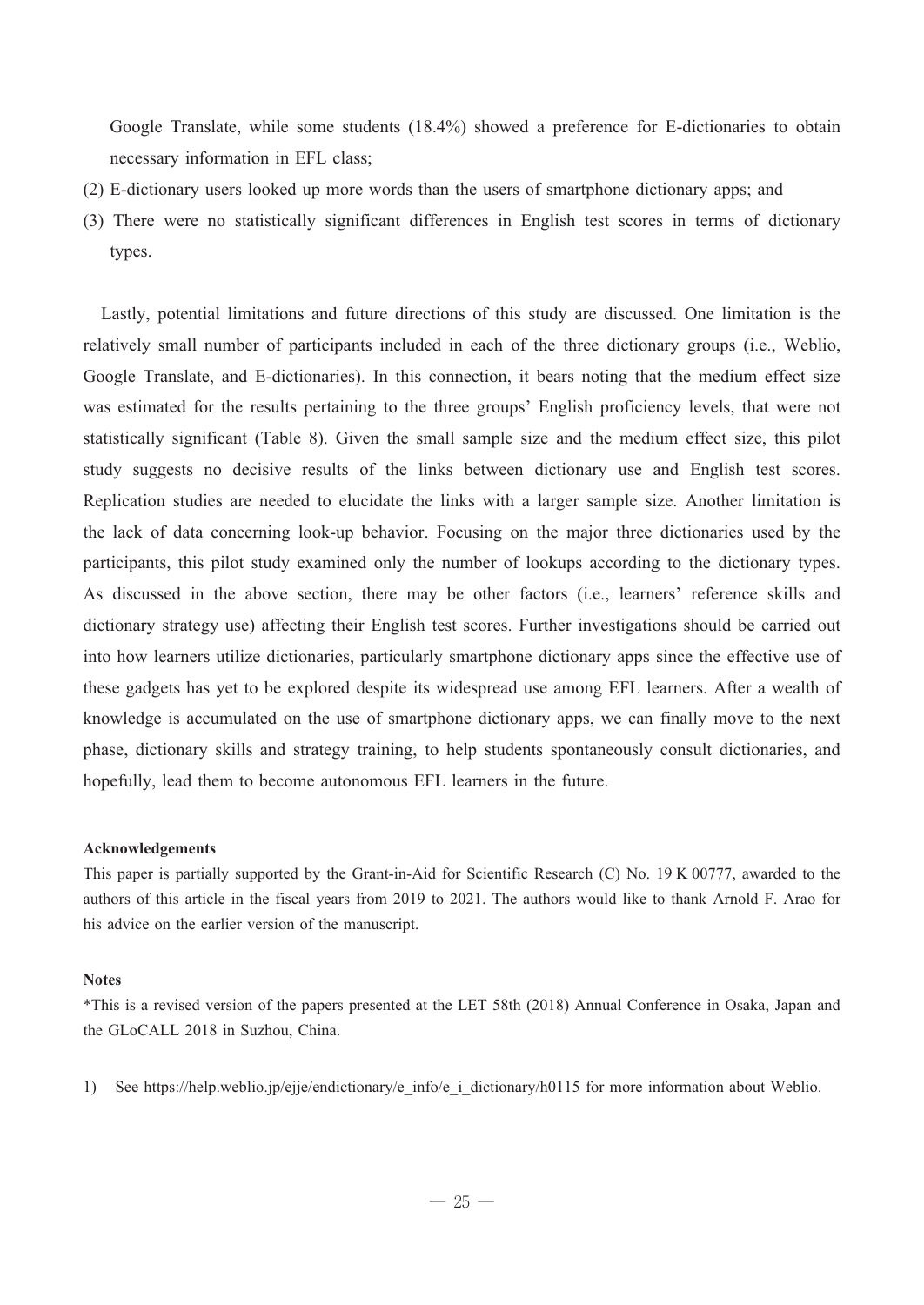#### **References**

- Aust, R., Kelley, M. J., & Roby, W. (1993). The use of hyper-reference and conventional dictionaries. *Educational Technology Research and Development, 41*(4), 63-73.
- Bejoint, H. (2010). *The lexicography of English.* NY, US: OUP.
- Bower, J. & McMillan, B. (2007). Learner use and vies of portable electronic dictionaries. in Bradford-Watts (Ed.), *JALT 2006 Conference Proceedings.* Tokyo: JALT.
- Collins, J. B. (2016). Changes in electronic dictionary usage patterns in the age of free online dictionaries: Implications for vocabulary acquisition. *APU Journal of Language Research, 1,* 36-49.
- Fraser, C. A. (1999). Lexical processing strategy and vocabulary learning through reading. *Studies in Second Language Acquisition, 21,* 225-241.
- Hartmann, R. R. K. (2001). *Teaching and researching lexicography.* Harlow, UK: Pearson Education.
- Kobayashi, C. (2008). The use of pocket electronic and printed dictionaries: A mixed-method study. In K. Bradford Watts, T. Muller, & M. Sawmspm (Eds.), *JALT 2007 Conference Proceedings.* Tokyo: JALT.
- Koyama (2015). How technology contributes to L2 learners' look-ups? *OsakaOhtani University Studies English Language and Literature Vol.42.* 47-53.
- Koyama, T. (2016). How do mobile technologies affect learning environments?: Smartphone dictionary apps vs. pocket e-dictionaries. *LEXICON 46,* 27-44.
- Koyama, T. & Takeuchi, O. (2004). Comparing electronic and printed dictionaries: How the difference affected EFL learning. *JACET BULLETIN, 38.* 33-46.
- Koyama, T. & Takeuchi, O. (2005). Does an assigned task result in better retention of words?: Two empirical studies on hand-held electronic dictionaries. *Language Education & Technology, 42.* 119-132.
- Koyama, T. & Takeuchi, O. (2007). Does look-up frequency help reading comprehension of EFL learners? Two empirical studies of electronic dictionaries. *CALICO Journal, 25*(1), 110-125. doi: 10.1558/cj.v 25 i 1.110- 125
- Koyama, T. & Takeuchi, O. (2009). How effectively do good language learners use handheld electronic dictionaries: A qualitative approach. *Language Education &Technology, 46.* 131-150.
- Koyama, T. & Yamanishi, H. (2016). Daigakusei no Eigogakusyu niokeru Sumahojisyoriyo no Genjyo [Investigating the actual conditions to the use of smartphone apps by Japanese college students] *The 42nd JASELE Conference Abstracts.* 276-277.
- Koyama, T. & Yamanishi, H. (2017). Daigakusei no Eigojisyoriyou nitaisuru Ishikihenka [How have Japanese college students changed their attitude to the use of dictionaries?] *The 43rd JASELE Conference Abstracts.* 322-323.
- Luppeecu, S., & Day, R. R. (1993). Reading, dictionaries, and vocabulary learning. *Language Leaning, 43*(2)*,* 263-287.
- Mizumoto, T., & Takeuchi, O. (2008). Kenkyuronbunniokeru koukaryouno houkokunotameni: Kisotekigainento chuiten [Basics and considerations for reporting effect sizes in research papers]. *Studies in English Language Teaching, 31,* 57-66.
- Mugglestone, L. (2011). *Dictionaries: A very short Introduction.* NY, US: OUP.